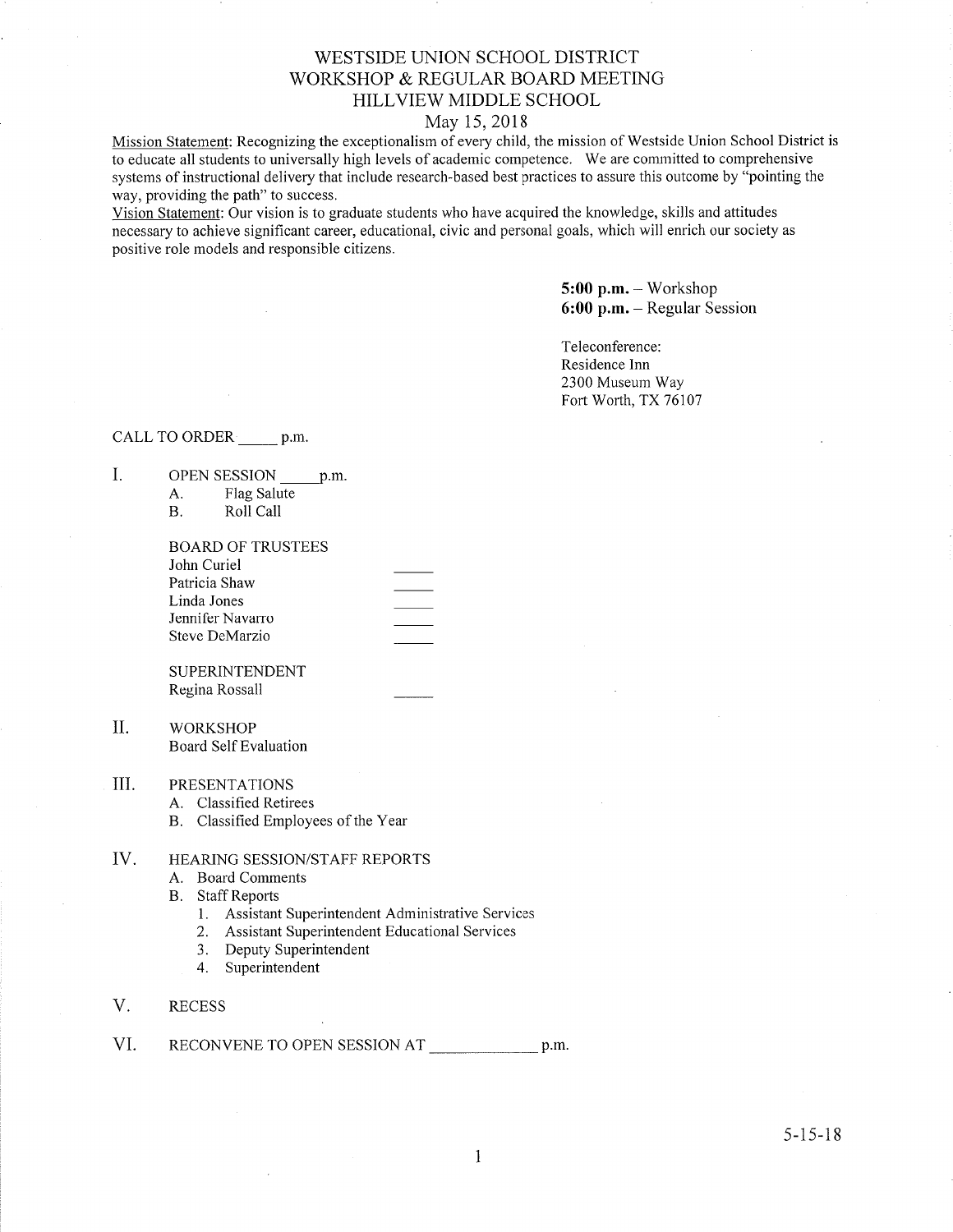#### VII PERSONAL APPEARANCES

- A. Westside Union Teachers Association Representatives
- B. California School Employees Association Representatives
- C. Parent Teacher Association Representatives
- D. West Antelope Valley Educational Foundation Representatives

#### VIII. ITEMS FROM THE FLOOR

Please submit a yellow "Request To Speak To The Board of Trustees" in the folder on the exhibit table for agenda and non-agenda items to the Secretary of the Board prior to the meeting. Not more than three (3) minutes are to be allotted to any one (1) speaker, no more than twenty (20) minutes on the same subject. This is not a question and answer period where the Board enters into dialogue. Testimony is not protected from damage claims for libel. Public Charges or allegations may result in legal action being brought by those individuals. If you have questions for the Board, please provide the Board President with a copy and an administrator will provide answers at a later date.

#### PUBLIC HEAzuNG None IX.

#### BUSINESS SESSION X.

A. Organizational/Governance<br>1. Agenda

Item <sup>1</sup>

Goal #

Items  $2a - 2f$ 

Moved by Seconded by Seconded by Seconded by Seconded by Seconded by Seconded by Seconded by Seconded by Seconded by Seconded by Seconded by Seconded by Seconded by Seconded by Seconded by Seconded by Seconded by Seconded

To approve the Agenda of the Regular Meeting of May 15,2018

Ayes: Noes: Abstain:

Actions proposed for the Consent Calendar, are items with adopted policies and approved practices of the District and are deemed routine in nature. They will be acted upon in one motion, without discussions, unless members of the Board request an item's removal. The item will then be removed from the motion to approve and after the approval of the consent agenda the item(s) will be heard.

- Consent 2
	- a. Minutes of the Regular Meeting on May 1, 2018<br>b. Fundraising Authorizations
	-
	- c. Personnel Report<br>d. Purchase Orders
	-
	- e. Consultant/Contract Schedule
	- f. Conference/Workshop Schedule

Moved by Seconded by

Approval of the Consent Items as presented

Ayes: Noes: Abstain:

Moved by \_\_\_\_\_\_\_\_\_\_\_\_\_ Seconded by

3. Board Self Evaluation

Item <sup>3</sup>

5-15-18

2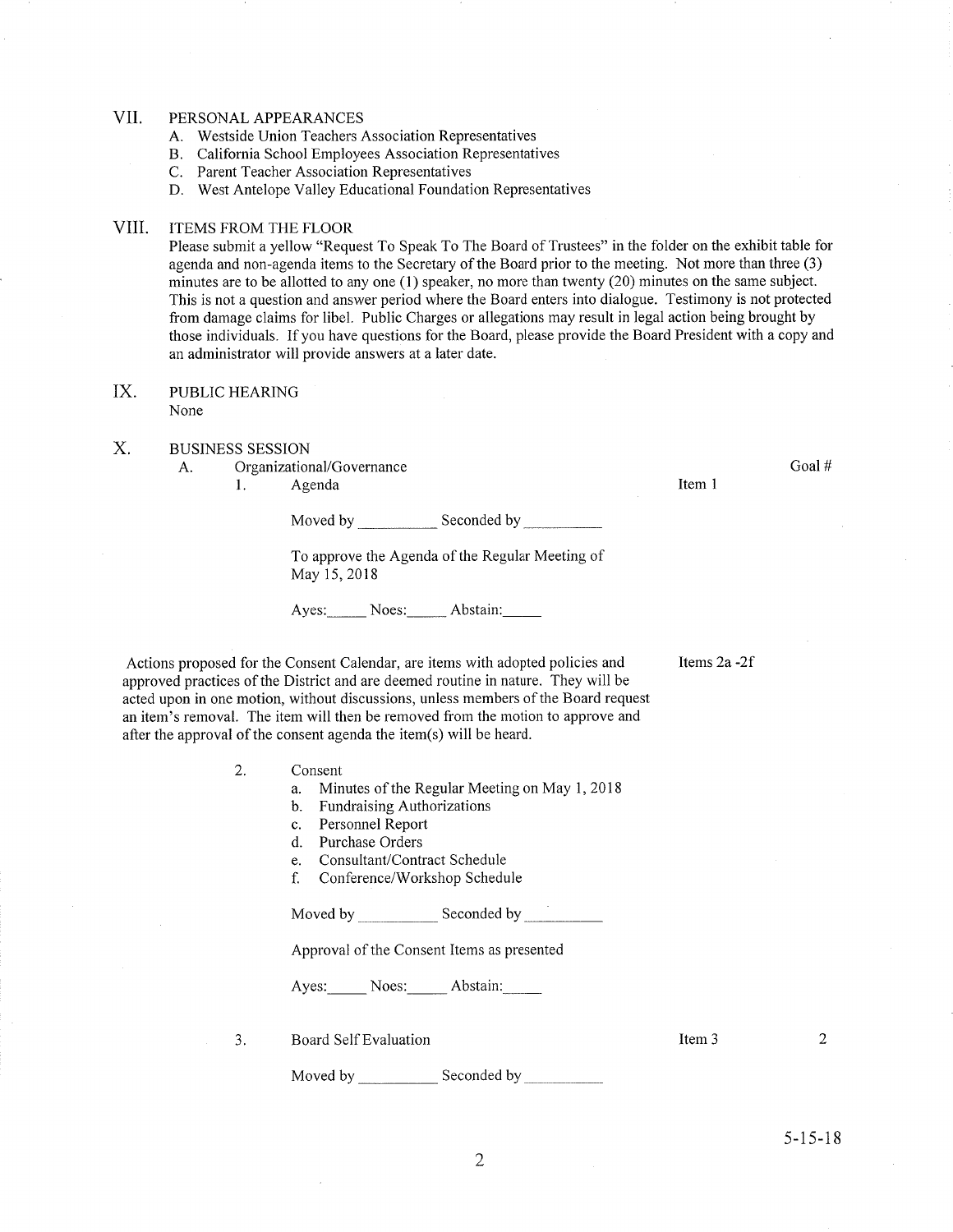## Approval of the Board's Self Evaluation

Ayes: Noes: Abstain:

B.

 $\bar{.}$ 

| Personnel<br>4. | <b>Retirement Resolutions:</b><br>18-66, Janet Brown<br>۰<br>18-67, Rhonda Caudillo<br>۰<br>18-68, Russell Reitz<br>$\bullet$<br>18-69, Mary Anne Seher<br>٠<br>18-70, Cynthia Vidinha<br>$\bullet$<br>18-71, Frank Word<br>$\bullet$ .<br>18-72, Vickie Wyatt<br>$\bullet$ | Item 4 |
|-----------------|-----------------------------------------------------------------------------------------------------------------------------------------------------------------------------------------------------------------------------------------------------------------------------|--------|
|                 |                                                                                                                                                                                                                                                                             |        |
|                 | Approval of Retirement Resolutions                                                                                                                                                                                                                                          |        |
|                 | Ayes: Noes: Abstain:                                                                                                                                                                                                                                                        |        |
| 5.              | Resolution 18-73, Classified Employees Week                                                                                                                                                                                                                                 | Item 5 |
|                 | Moved by Seconded by Seconded by                                                                                                                                                                                                                                            |        |
|                 | Approval of Resolution 18-73, Classified Employees<br>Week                                                                                                                                                                                                                  |        |
|                 | Ayes: Noes: Abstain:                                                                                                                                                                                                                                                        |        |
| 6.              | Resolutions 18-74 & 18-75, Recognition of Classified<br>Employees of the Year                                                                                                                                                                                               | Item 6 |
|                 |                                                                                                                                                                                                                                                                             |        |
|                 | Approval of Resolutions 18-74 & 18-75, Recognition of<br>Classified Employees of the Year                                                                                                                                                                                   |        |
|                 | Ayes: Noes: Abstain:                                                                                                                                                                                                                                                        |        |
| 7.              | Resolution 18-76, Recognition of Playground<br>Supervisor/Crossing Guard Employee of the Year                                                                                                                                                                               | Item 7 |
|                 |                                                                                                                                                                                                                                                                             |        |
|                 | Approval of Resolution 18-76, Recognition of Playground<br>Supervisor/Crossing Guard Employee of the Year                                                                                                                                                                   |        |

Ayes: Noes: Abstain:

 $\hat{\boldsymbol{\gamma}}$ 

Goal $\#$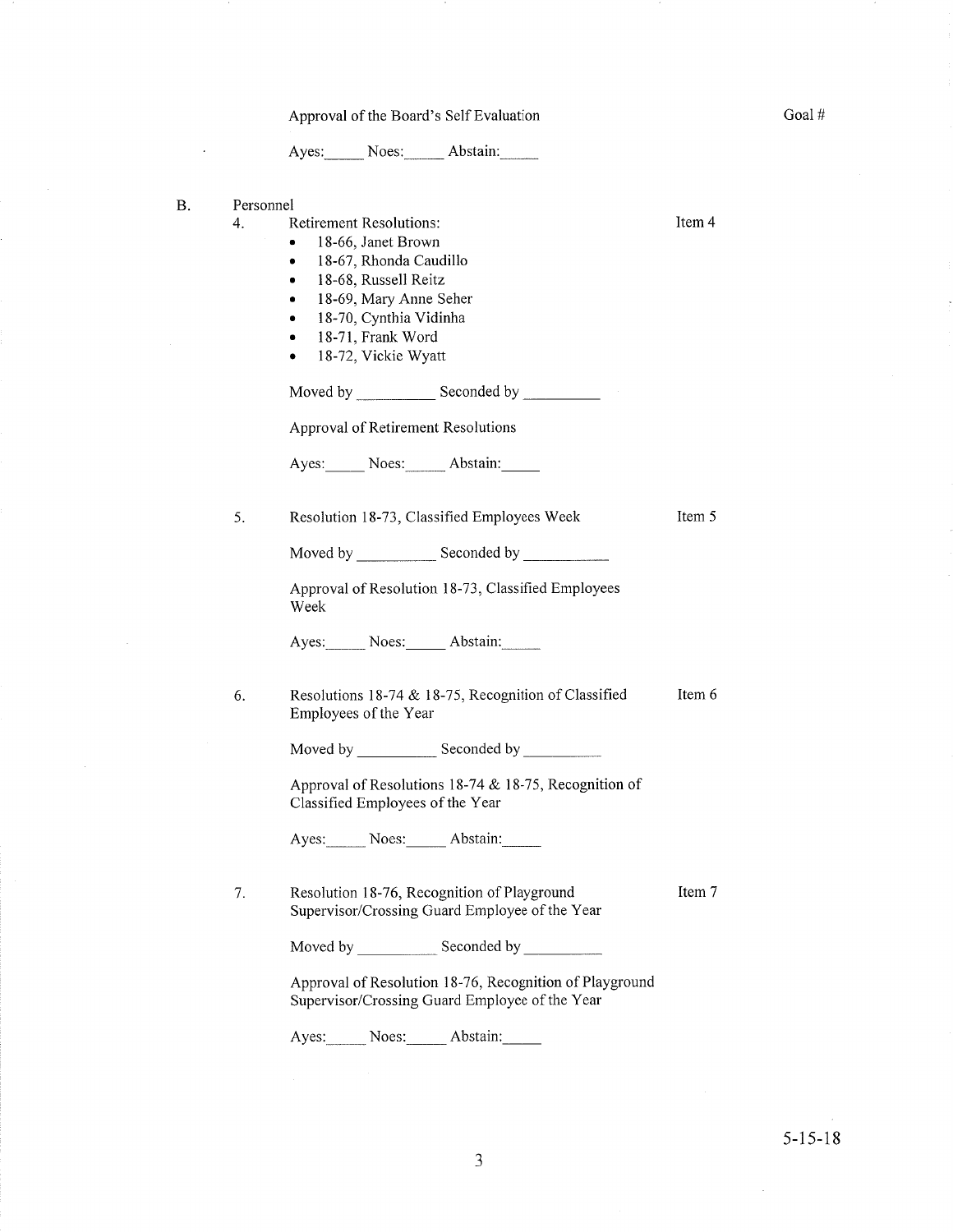Goal #

8. Memorandum of Understanding 18-06, between Westside Union School District and Westside Union Teachers Association: Instructional Leaders

Moved by \_\_\_\_\_\_\_\_\_\_\_\_ Seconded by

Approval of Memorandum of Understanding 18-06, between Westside Union School District and Westside Union Teachers Association: Instructional Leaders

Ayes: Noes: Abstain:

C. Business

9. Revised Board Policy 3100, Budget Item 9

Moved by Seconded by Seconded by Seconded by Seconded by Seconded by Seconded by Seconded by Seconded by Seconded by Seconded by Seconded by Seconded by Seconded by Seconded by Seconded by Seconded by Seconded by Seconded

Approval of the second and final reading of the revised Board Policy 3100, Budget

Ayes: Noes: Abstain:

10. Resolution 18-77, Continuing Public Hearing on Proposed Item 10 Community Facilities District 201 8-1

Moved by Seconded by Seconded by

Approval of Resolution l8-77, Continuing Public Hearing on Proposed Community Facilities District 2018-1.

Ayes: Noes: Abstain:

#### XI. INFORMATION SESSION

- A. Items From The Floor Continued<br>B. Dates to Remember:
- - l. Regular Meeting on June 5,2018
	-
- 2. Regular Meeting on June 19, 2018<br>C. Board Comments Continued
- XII NEW BUSINESS Future Board Meeting Items
- XIII ITEMS FROM THE FLOOR - Closed Session

Please submit a yellow "Request To Speak To The Board of Trustees" in the folder on the exhibit table for agenda and non-agenda items to the Secretary of the Board prior to the meeting. Not more than three (3) minutes are to be allotted to any one  $(1)$  speaker, no more than twenty  $(20)$  minutes on the same subject. This portion of the agenda is for presentations to the Board regarding closed session items only. This is not a question and answer period where the Board enters into dialogue. Testimony is not protected from damage claims for libel. Public Charges or allegations may result in legal action being brought by those individuals. If you have questions for the Board, please provide the Board President with a copy and an administrator will provide answers at a later date.

 $\sim$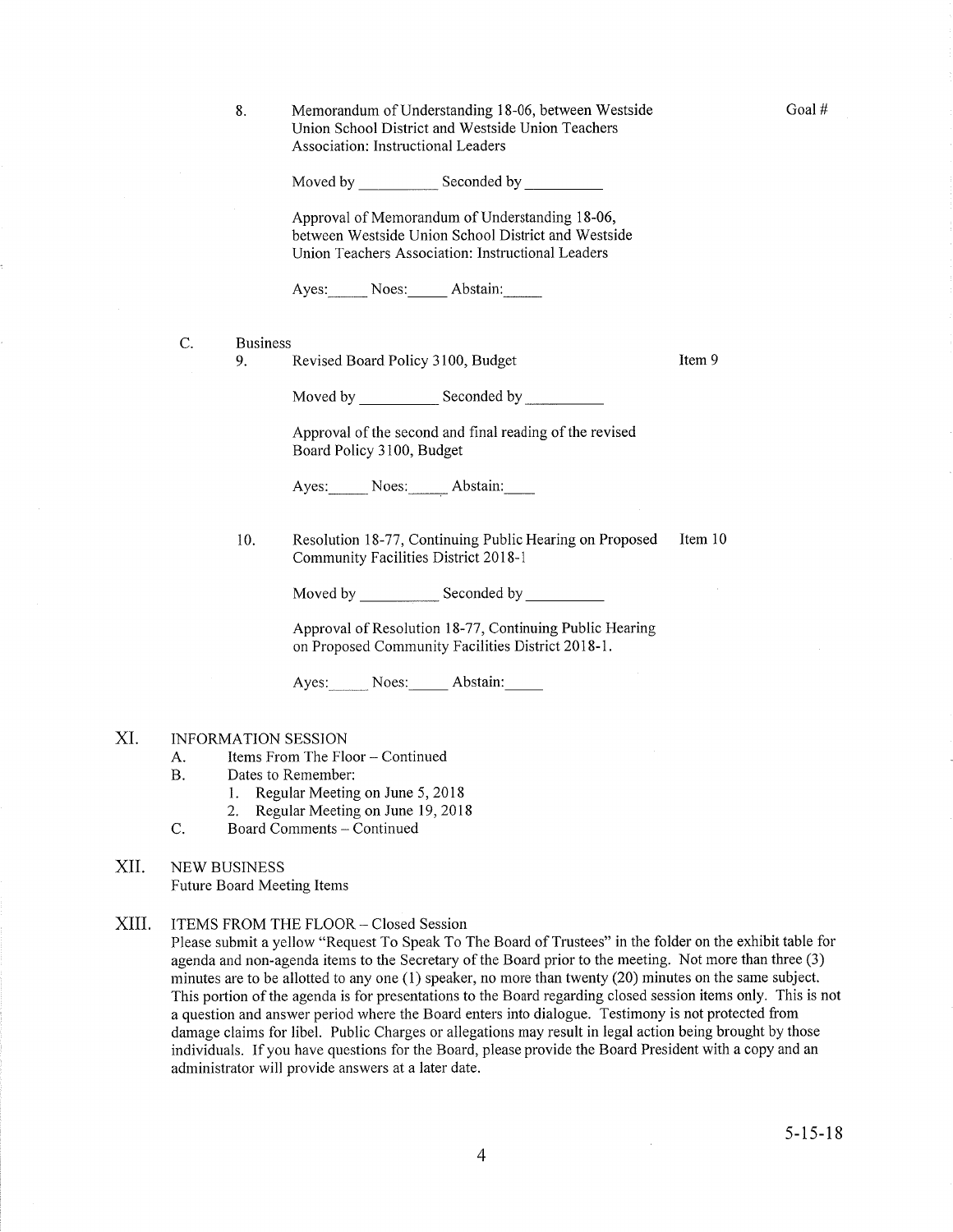### XIV. CLoSED SESSION

Moved by Seconded by Seconded by

Ayes: Noes: Abstain:

Opened: Closed:

- a. Conference with Labor Negotiators (Gov't. Code \$54957.6)
- b. Existing/Anticipated/Pending Litigation (Gov't Code \$54956.9)
- c. Conference with Real Property Negotiator
- d. Public Employee Discipline/Dismissal/Release/Appointment (Gov't Code \$54957)
- e. Pupil Personnel (Ed Code 35146 and 48918)
- XV. RECONVENE TO OPEN SESSION at \_\_\_\_\_\_\_\_\_\_\_ p.m.
- XVI. REPoRT oF CLoSED SESSIoN ACTION

#### XVII. ADJoURNMENT

There being no further business to come before the Board, the regular meeting of May 15, 2018, is adjourned at p.m. by the Board President.

In compliance with the Americans with Disabilities Act, if you need special assistance to access the Board meeting room or to otherwise participate at this meeting, including auxiliary aids or services, please contact Tonya Williams at (661) 722-0716. Notification at least 48 hours prior to the meeting will enable the District to make reasonable arrangements to ensure accessibility to the Board meeting room.

Any writings or documents that are public records and are provided to a majority of the governing board regarding an open session item on this agenda will be made available for public inspection on the District Web Site, www.westside.kl2.ca.us or in the District Office located at 41914 50<sup>th</sup> St. West, Quartz Hill, CA 93536 during normal business hours  $(8:00 a.m. - 4:00 p.m.).$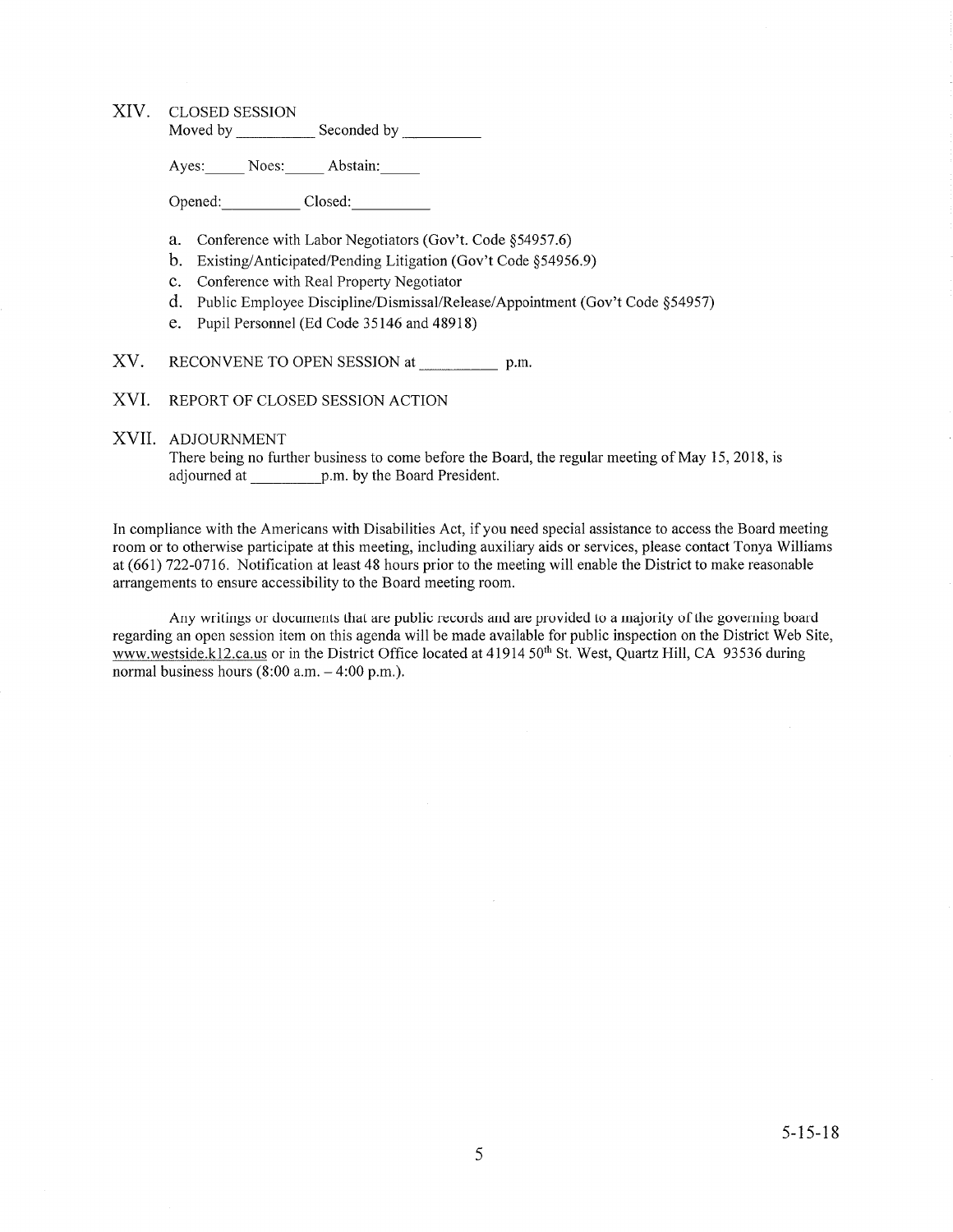# Core Beliefs and Board Goals 2017-2018

# The District uses data to create a learning-oriented culture for both staff and students which defines success in terms of improvement and progress.

- 1 WE BELIEVE THAT OUR TEACHERS AND STAFF ARE OUR MOST VALUABLE ASSETS AND RESOURCES
- 2. WE OPERATE WITH TRANSPARENCY, TRUST AND INTEGRITY, GOVERNING IN A DIGNIFIED, PROFESSIONAL MANNER, TREATING EVERYONE WITH CIVILITY AND **RESPECT**

#### WE ARE ABSOLUTELY COMMITTED TO PROVIDING A SAFE, DISTINGUISHED AND ENGAGING LEARNING ENVIRONMENT THAT ENSURES ALL STUDENTS LEARN TO THEIR HIGHEST POTENTIAL 3.

- $\odot$  A. Build the capacity of board and district staff in developing and monitoring data related to goals and priorities specifically in the area of cultural responsiveness and educational equity
- B. A key concern and priority for this governing board is improving the accuracy and consistency of grading which should measure what students know, as they play a crucial role in every aspect of students' academic lives and future lives as global citizens. Areas of concern are: 1) Grades reflect progressive and mastery of content. 2) They are predictable and understood by parents and third parties. 3) That non-academic factors are graded separately. 4) The system adopted is not overwhelming for teachers. ôp

**❖** Annual Report by Educational Services

### WE ARE ABSOLUTELY COMMITTED TO PROVIDING THE NECESSARY FACILITIES TO MEET THE HOUSING AND EDUCATION NEEDS OF OUR CHANGING STUDENT POPULATION AND A VISION THAT PROMOTES AND SUPPORTS THEIR FUTURE 4

- 
- <sup>2</sup> A. Continue the Cottonwood Elementary School modernization<br><sup>2</sup><br>**B.** Receive annual updates to the District's Facilities Master Plan while exploring and securing options to finance the plan.
- ôp C. Continue to implement sustainable clean energy programs that promote the long-term wellbeing of both the District's finances and the environment.

\* Annual Report by Business Services

#### WE ARE FISCALLY TRUSTWORTHY AND DEDICATED TO RESPONSIBLE FINANCIAL ACCOUNTABILITY 5

WE BELIEVE IN AND PROMOTE PARENT AND COMMUNITY INVOLVEMENT IN WESTSIDE UNION SCHOOL DISTRICT 6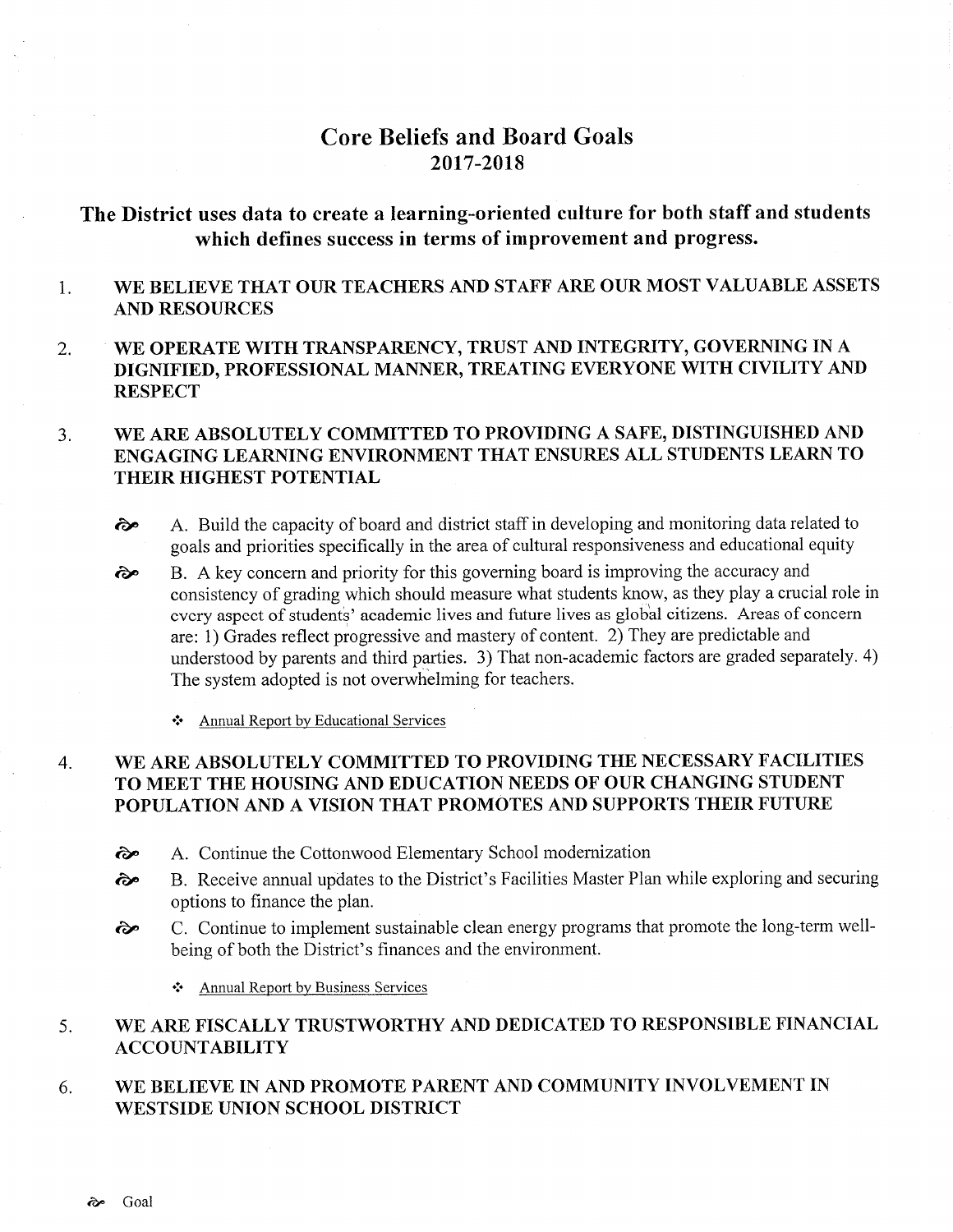## <sup>2017</sup>-2018 Board Expectations

# The District uses data to create a learning-oriented culture for both staff and students which defines success in terms of improvement and progress.

## 1. WE BELIEVE THAT OUR TEACHERS AND STAFF ARE OUR MOST VALUABLE ASSETS AND RESOURCES

### EXPECTATIONS:

- a. Provide staff development to enable employees in a job classifications to maintain and improve their skills to meet stated goals of the Board to meet the needs of students. Continuously monitor and re-evaluate formula-driven staffing levels that adequately address student ratios and campus needs for all classifications of employees (classified, certificated, confidential, and administration)
- b. Maintain and monitor administrative training programs to enable existing staff to become administrators or to increase the skills of current administrators to assume increasing levels of responsibility in the future as well as immediately assisting with the reduction of attendance issues, traffic safety and student discipline at all school sites. Create programs that enable classified employees who want to become teachers to obtain the necessary information to do so, and work with the CSEA Board to make sure members know about contractual benefits available when taking college classes. As grants become available to help classified employees become teachers, apply for any for which the District is eligible.
- c. Provide ongoing recognition for school achievement, program development, i.e., Califomia Gold Ribbon, Golden Bell, Employee of the Year, and Program Innovation: Joe Walker STEALTH, Gregg Anderson Academy, The IDEA Academy at Cottonwood, Westside Academy and Hillview 6th Grade Academy
- d. Continue a long-term plan to provide total compensation for all positions within the district that is competitive with the surrounding Antelope Valley elementary school districts<br>Provide ongoing training to ensure a safe work place for all employees
- 
- e. Provide ongoing training to ensure a safe work place for all employees<br>f. As funds are available revenues will be placed in a separate account to pay for long term postemployment benefits
	- a. <u>a, d & e Annual Report by Human Resources</u>
	- b. b & c Annual Report from Superintenden
	- c. f-Annual Report by Business Services

## 2. WE OPERATE WITH TRANSPARENCY, TRUST AND INTEGRITY, GOVERNING IN A DIGNIFIED, PROFESSIONAL MANNER, TREATING EVERYONE WITH CIVILITY AND RESPECT

## EXPECTATIONS

- a. Continue to improve the knowledge level of trustees through ongoing training, participation in political actions that influence improved funding and legislation for educational programs, and programs of independent study. All Board Members will attend the CSBA Annual Education Conference, with a report of sessions attended at a future Board Meeting, and receive a Masters in Governance certification
- b. The board will initiate the annual process for self-evaluation in June
- 
- c. Annually set objectives to meet the goals of the district in June<br>d. Continue to improve working relationship with employee unions to enable communications that enhance the overall well-being of the district including all employees
- e. A public-friendly version of the three major budget reports of the year shall be posted on the website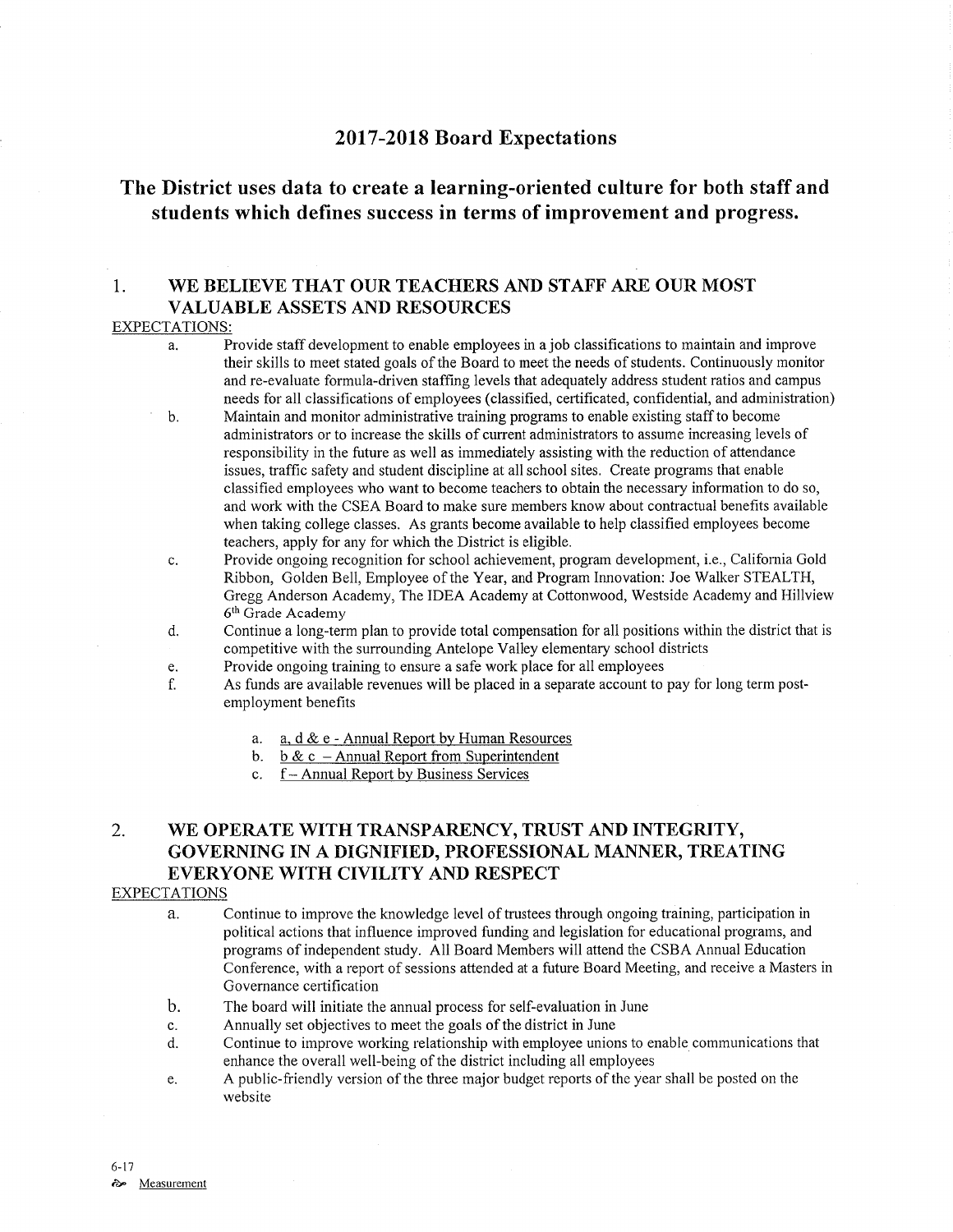# 3, WE ARE ABSOLUTELY COMMITTED TO PROVIDING A SAFE, DISTINGUISHED AND ENGAGING LEARNING ENVIRONMENT THAT ENSURES ALL STUDENTS LEARN TO THEIR HIGHEST POTENTIAL

## EXPECTATIONS:

- a. Staff will monitor comprehensive plans for improving student achievement including the Local Control Accountability Plan (LCAP) and the Comprehensive Safety Plans including the sections related to student discipline.
- b. All students will receive rigorous and effective instruction, support and intervention that afford equitable access to a high quality educational experience in an environment that nurtures critical thinking, communication, collaboration, creativity and social responsibility.
- c. Teachers will use research-based best practices to design and deliver instruction, which addresses the knowledge, concepts and skills outlined in the State Standards. Teachers will design lessons that actively engage the minds of all learners with that which is to be leamed. Learning objectives that describe what students will be able to do successfully and independently at the end of each lesson will be clearly articulated. Fomative assessment will be used to guide and inform instruction. Summative assessment will be used to measure student learning.
- d. Professional Development will be aligned to improve student outcomes. Data will be collected to substantiate growth in student achievement.

## 4. WE ARE ABSOLUTELY COMMITTED TO PROVIDING THE NECESSARY FACILITIES TO MEET THE HOUSING AND EDUCATION NEEDS OF OUR CHANGING STUDENT POPULATION AND A VISION THAT PROMOTES AND SUPPORTS THEIR FUTURE

## EXPECTATION

a. Monitor and maintain high-quality information technology systems throughout the District

## 5. WE ARE FISCALLY TRUSTWORTHY AND DEDICATED TO RESPONSIBLE FINANCIAL ACCOUNTABILITY

## EXPECTATIONS:

- a. Continue to decrease encroachment of general funds by Special Education
- b. Continue to update and implement the adopted Technology Plan
- 
- c. Continue to increase operational efhciency d. Citizens Oversight Committee will hold required meetings
- e. Set budget priorities based on the goals of the District
- f. Support and retain partnerships that have a mutual priorify to maximize the available dollars for improving programs for students<br>Maintain student Average Daily Attendance to exceed 96% percent.
- 
- g. Maintain student Average Daily Attendance to exceed 96% percent.<br>h. Senior Staff to hold twice-yearly fiscal status updates at employee work locations in order to educate and inform our stakeholders
- i. Maintain a financially responsible, positive District budget for the current year and two out years in order to preserve Westside's financial solvency, educational programs and the continued payment of employee salaries.
	- <sup>a</sup>' <sup>g</sup> Annual ADA Repoft by Business Services
	- $\infty$  a, b, c, d, e, f, h & i Budget Presentations by Business Services